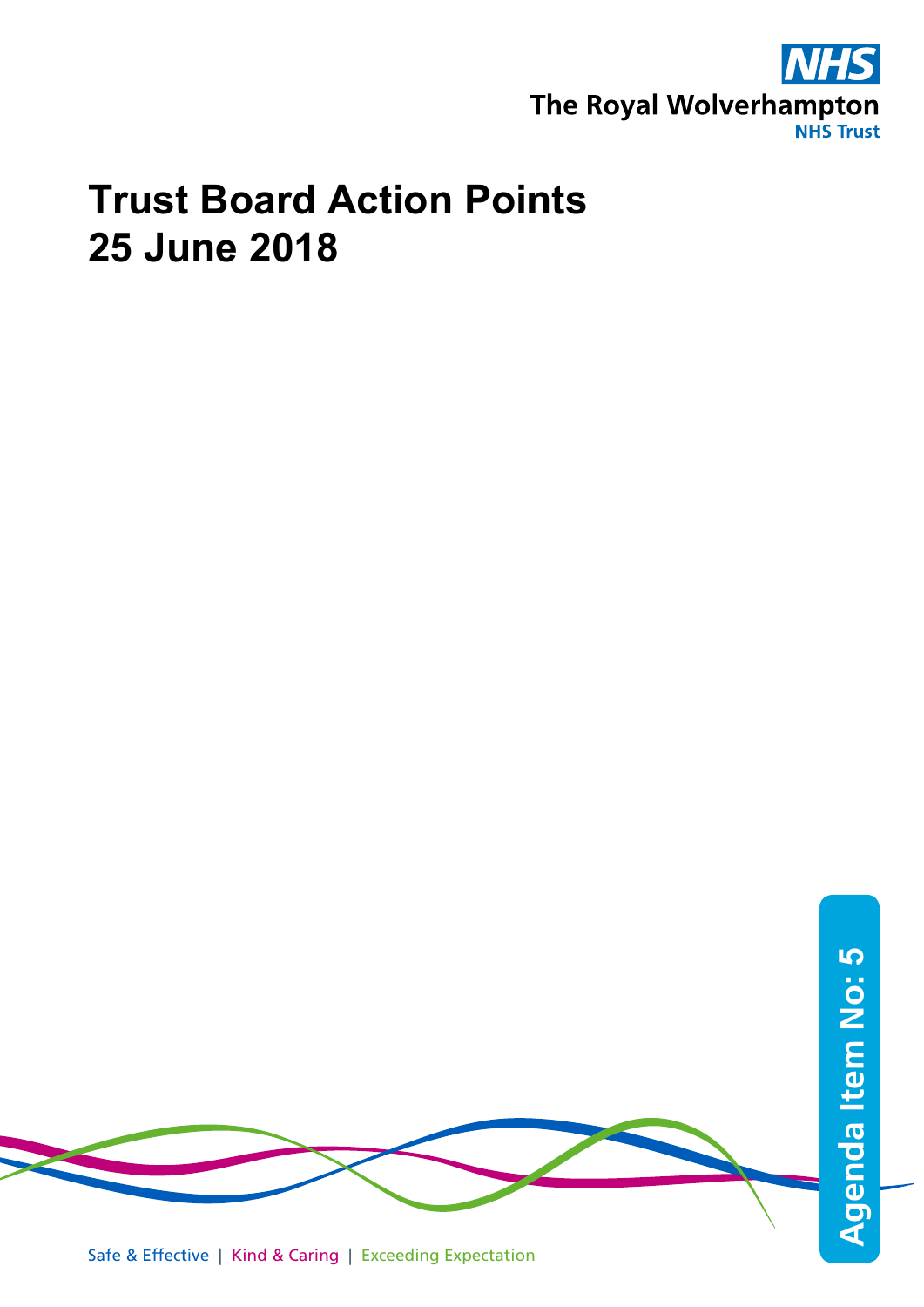## The Royal Wolverhampton NHS Trust



| <b>Trust Board Report</b>                  |                                                                                                            |  |  |  |
|--------------------------------------------|------------------------------------------------------------------------------------------------------------|--|--|--|
| <b>Meeting Date:</b>                       | 25 June 2018                                                                                               |  |  |  |
| Title:                                     | <b>Board Action Points</b>                                                                                 |  |  |  |
| <b>Executive Summary:</b>                  | This report lists the outstanding actions from previous Board meetings,                                    |  |  |  |
|                                            | and timescales for completion.                                                                             |  |  |  |
| <b>Action Requested:</b>                   | To note the actions taken, or still outstanding.                                                           |  |  |  |
| <b>Report of:</b>                          | <b>Chief Executive</b>                                                                                     |  |  |  |
| Author:                                    | Keith Wilshere                                                                                             |  |  |  |
| <b>Contact Details:</b>                    | keith.wilshere1@nhs.net<br>Tel 01902 694294                                                                |  |  |  |
| <b>Links to Trust</b>                      | N/A                                                                                                        |  |  |  |
| <b>Strategic Objectives</b>                |                                                                                                            |  |  |  |
| <b>Resource</b>                            | Revenue: None<br>Capital: None                                                                             |  |  |  |
| Implications:                              | Workforce: None                                                                                            |  |  |  |
|                                            | Funding Source: None                                                                                       |  |  |  |
| <b>Risks: BAF/TRR</b>                      | None identified                                                                                            |  |  |  |
| (describe risk and current<br>risk score)  |                                                                                                            |  |  |  |
| <b>Public or Private:</b>                  | Public                                                                                                     |  |  |  |
| (with reasons if private)                  |                                                                                                            |  |  |  |
| <b>References:</b>                         | Minutes of previous Board meetings                                                                         |  |  |  |
| (eg from/to other committees)              |                                                                                                            |  |  |  |
| Appendices/                                | None                                                                                                       |  |  |  |
| References/                                |                                                                                                            |  |  |  |
| <b>Background Reading</b>                  |                                                                                                            |  |  |  |
| <b>NHS Constitution:</b>                   | In determining this matter, the Board should have regard to the Core                                       |  |  |  |
| (How it impacts on any<br>decision-making) | principles contained in the Constitution of:                                                               |  |  |  |
|                                            | Equality of treatment and access to services<br>4<br>4<br>High standards of excellence and professionalism |  |  |  |
|                                            | 4<br>Service user preferences                                                                              |  |  |  |
|                                            | Cross community working<br>4<br><b>Best Value</b>                                                          |  |  |  |
|                                            | Accountability through local influence and scrutiny                                                        |  |  |  |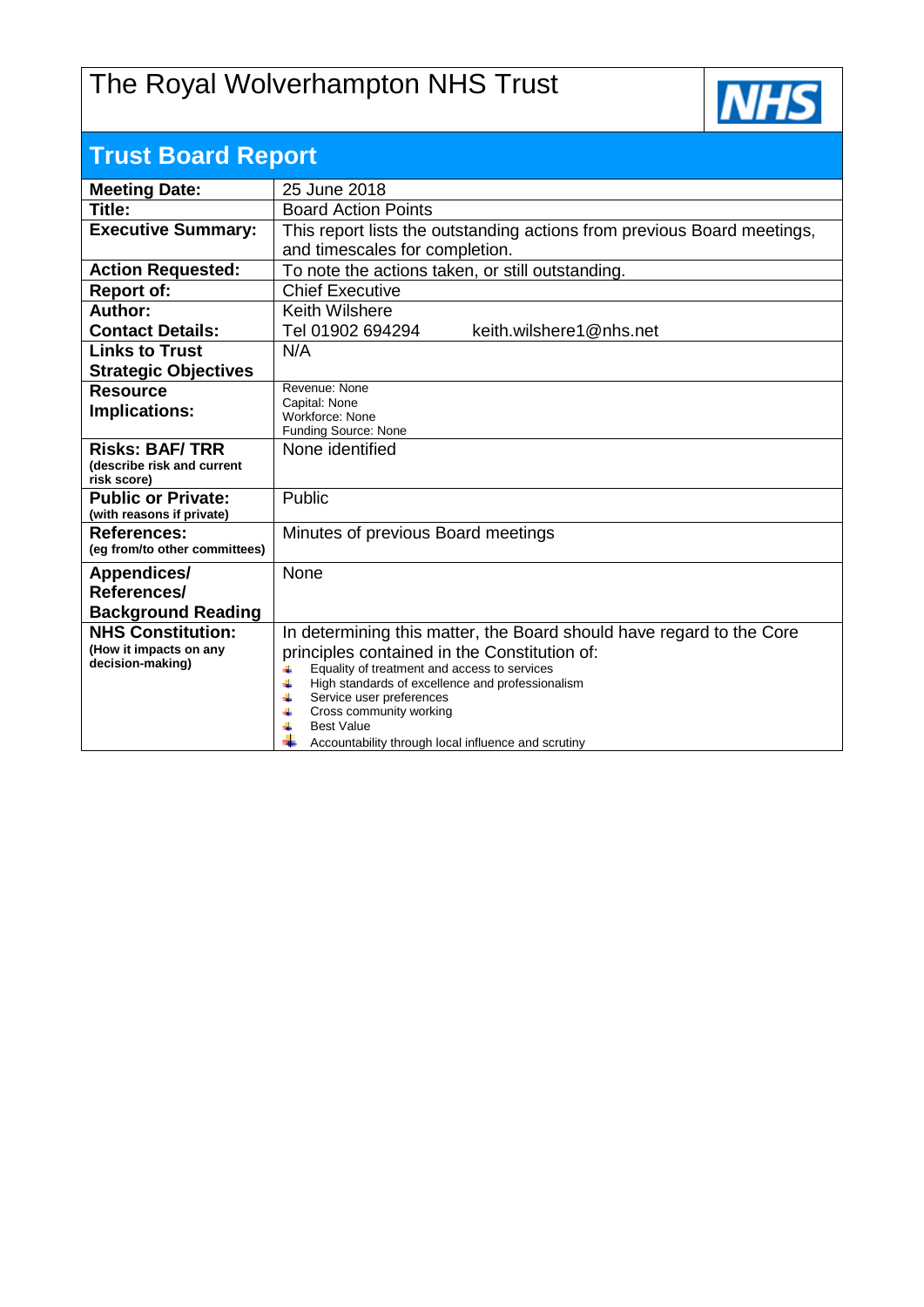|   | <b>Background Details</b>                 |                                                                |                                                                                                                                                                                                                            |                                   |                        |
|---|-------------------------------------------|----------------------------------------------------------------|----------------------------------------------------------------------------------------------------------------------------------------------------------------------------------------------------------------------------|-----------------------------------|------------------------|
| 1 | <b>Background</b>                         |                                                                |                                                                                                                                                                                                                            |                                   |                        |
|   | 1.1<br>challenged.                        |                                                                | This report provides the opportunity formally to monitor progress against actions<br>agreed by the Board, so that undue delay, or failure, to complete tasks is routinely                                                  |                                   |                        |
|   | Date and Minute<br><b>Number</b>          | Subject                                                        | Action                                                                                                                                                                                                                     | Person<br>Leading                 | <b>Completion Date</b> |
|   | 31 <sup>st</sup> July<br>2017/<br>TB 6519 | Chief<br>Executive's<br>Report                                 | 30 April 2018 - Mr Mahmud<br>confirmed that a date will be set with<br>the Company Secretary for the 9 July<br>2018 Board Development Session                                                                              | DL                                | <b>July 2018</b>       |
|   | 29 January<br>2018/<br>TB 6710            | Midwifery<br>Service Report                                    | It was resolved that a subsequent<br>report on the revised Business Case<br>issues associated with a birth<br>delivery rate above 5,500 a year be<br>brought back to the Board                                             | TP/GN                             | <b>June 2018</b>       |
|   | 30 April<br>2018/<br>TB 6851              | Learning from<br>Deaths<br>(Mortality)<br><b>Update Report</b> | A future Board Development Session<br>be scheduled to review the data,<br>information, possible sources of<br>triangulation and learning from the<br>developing process. The date of this<br>to be agreed with Dr Odum.    | JL                                | <b>June 2018</b>       |
|   | 30 April<br>2018/<br>TB 6854              | <b>Finance Report</b><br>$-$ Month 12                          | Ms Nuttall to provide further<br>commentary on the Out-patient<br>Attendance Rates in the Report.                                                                                                                          | <b>GN</b>                         | <b>June 2018</b>       |
|   | 30 April<br>2018/<br>TB 6855              | Integrated<br>Quality &<br>Performance<br>Report               | The Board undertakes subsequent<br>further review and discussion on the<br>information and data it reviews as<br>part of the Well-led Self-assessment<br>with further proposals for revision to<br>reports as appropriate. | All                               | <b>July 2018</b>       |
|   | 30 April<br>2018/<br>TB 6855              | Integrated<br>Quality &<br>Performance<br>Report               | Prof Cannaby, Dr Odum and Ms<br>Nuttall to provide a proposal to revise<br>the IQPR in July 2018                                                                                                                           | AMC/<br>JO/GN                     | <b>July 2018</b>       |
|   | 30 April<br>2018/<br>TB 6855              | Executive<br>Workforce<br>Report                               | Mr Duffell to provide information<br>regarding the increased appraisal<br>rate target to Dr Odum.                                                                                                                          | <b>AD</b>                         | <b>June 2018</b>       |
|   | 30 April<br>2018/<br>TB 6855              | Executive<br>Workforce<br>Report                               | Mr Duffell gave an overview of the<br>process that agreed the previous<br>target and that it would be revised<br>with confirmation at the next Trust<br>Board.                                                             | <b>AD</b>                         | <b>June 2018</b>       |
|   | 4 June<br>2018 / TB<br>6898               | Freedom to<br>Speak Up-<br>update                              | Detail at a future Board Development<br>Session on the NHSI Guidance, self-<br>assessment tool and the Trust<br>Boards initial view and plan of work<br>and actions.                                                       | Ms<br>Mehay<br>and Mr<br>Duffell. | September<br>2018      |
|   | 4 June<br>2018/<br>TB 6901                | Executive<br>Workforce<br>Report                               | Mr Stringer and Mr Duffell to confirm<br>the increase in posts from 2017/18.                                                                                                                                               | KS/AD                             | <b>June 2018</b>       |